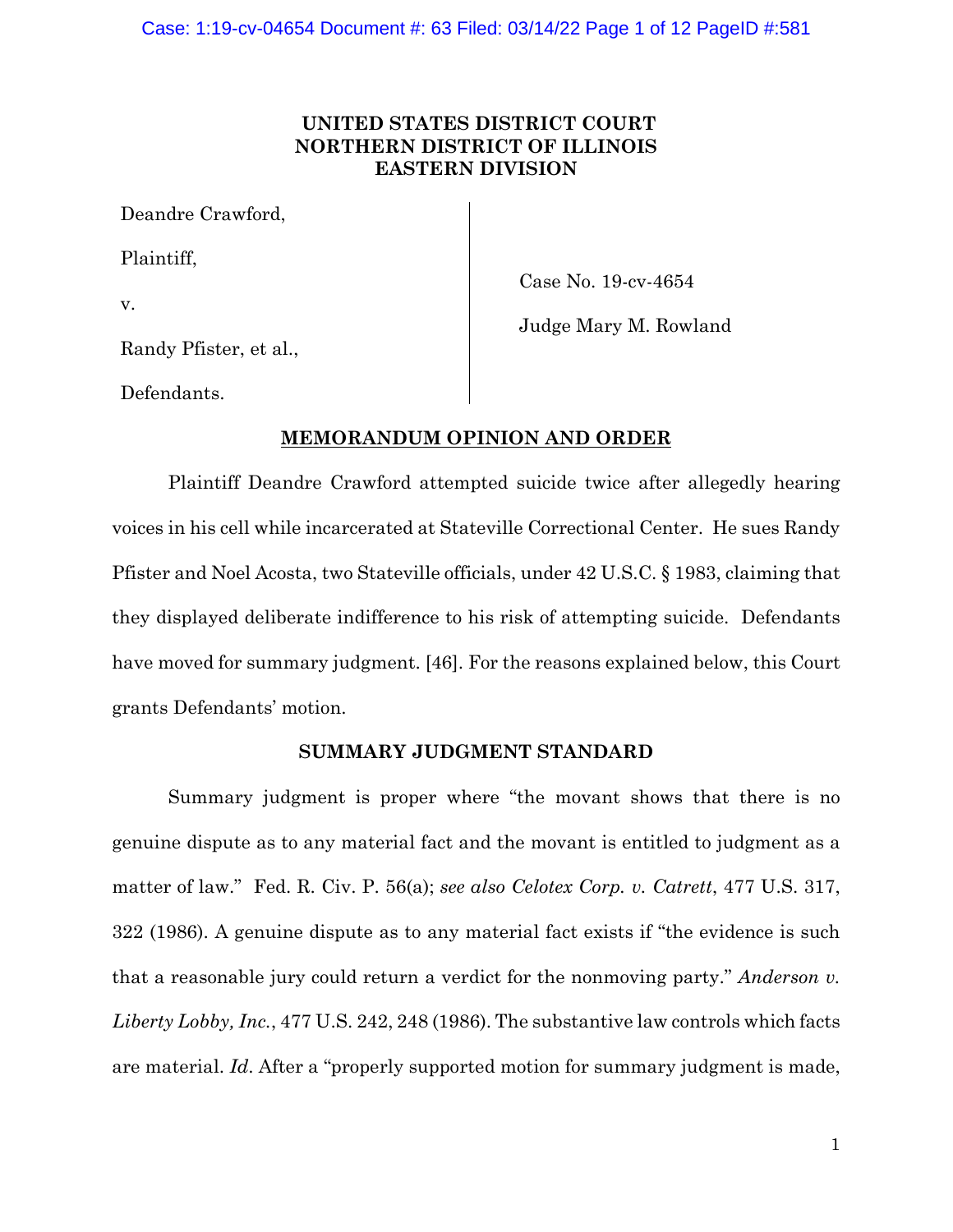### Case: 1:19-cv-04654 Document #: 63 Filed: 03/14/22 Page 2 of 12 PageID #:582

the adverse party must set forth specific facts showing that there is a genuine issue for trial." *Id*. at 250 (internal quotations omitted).

The Court "consider[s] all of the evidence in the record in the light most favorable to the non-moving party, and  $\parallel$  draw[s] all reasonable inferences from that evidence in favor of the party opposing summary judgment." *Skiba v. Ill. Cent. R.R. Co.*, 884 F.3d 708, 717 (7th Cir. 2018) (internal citation and quotations omitted). The Court "must refrain from making credibility determinations or weighing evidence." *Viamedia, Inc. v. Comcast Corp*., 951 F.3d 429, 467 (7th Cir. 2020) (citing *Anderson*, 477 U.S. at 255). In ruling on summary judgment, the Court gives the non-moving party "the benefit of reasonable inferences from the evidence, but not speculative inferences in [its] favor." *White v. City of Chicago*, 829 F.3d 837, 841 (7th Cir. 2016) (internal citations omitted). "The controlling question is whether a reasonable trier of fact could find in favor of the non-moving party on the evidence submitted in support of and opposition to the motion for summary judgment." *Id*. (citation omitted).

# **BACKGROUND**

Initially, Defendants raise certain evidentiary objections to Plaintiff's responses to Defendants' statement of facts. The Court grants Defendants' request to strike Plaintiff's denials of facts nos. 21, 22, 23, 24, 36, 37, 44, 45, and 57. [61] at 2. Plaintiff denies each of these facts but fails to support those denials with citations to admissible evidence, as he must under the Local Rules. *See* [55] ¶¶ 21–24, 36–37, 44–45, 57. Accordingly, this Court deems those facts admitted for summary judgment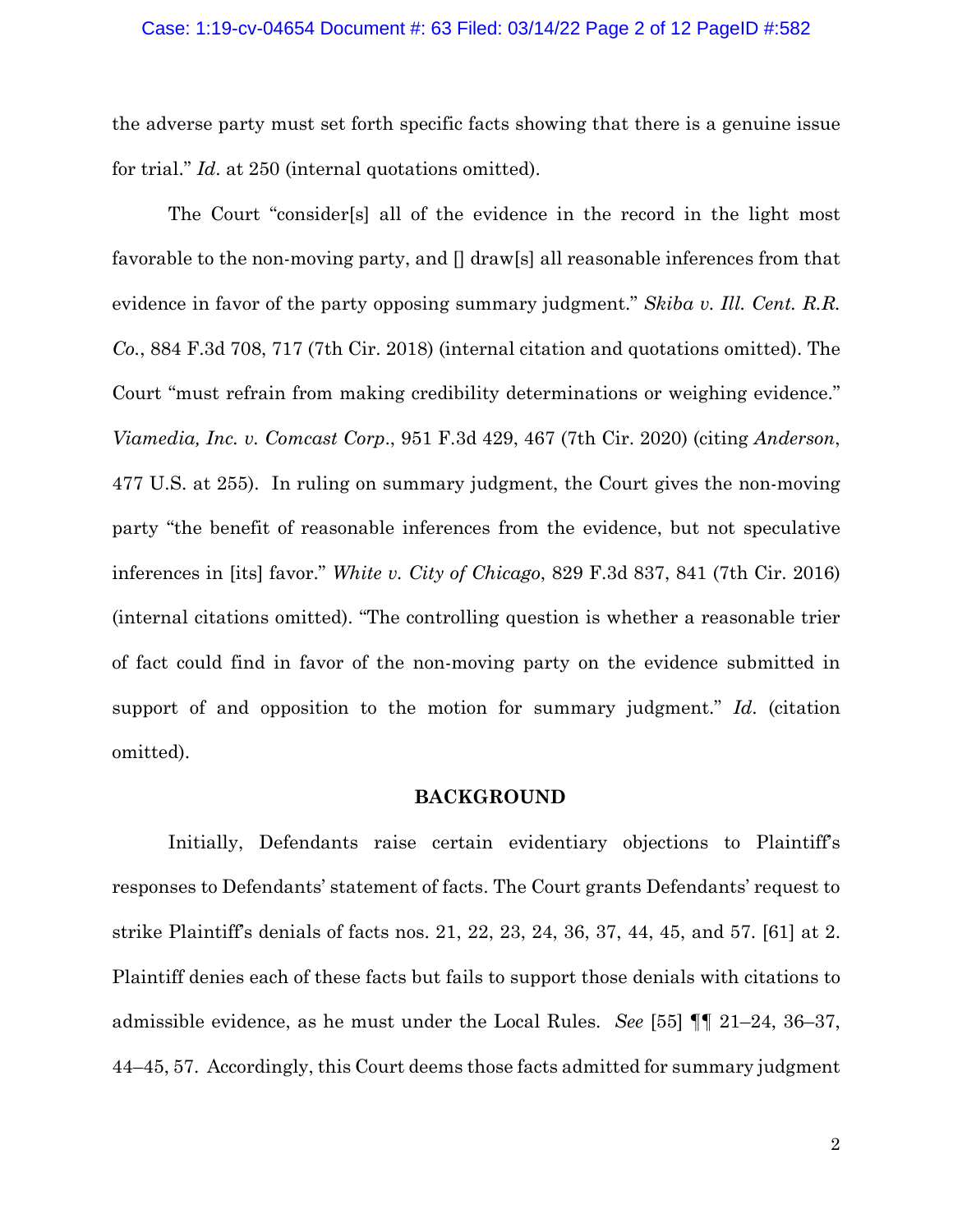#### Case: 1:19-cv-04654 Document #: 63 Filed: 03/14/22 Page 3 of 12 PageID #:583

purposes. *See Gnutek v. Ill. Gaming Bd.*, No. 17-CV-00808, 2022 WL 169654, at \*12 (N.D. Ill. Jan. 19, 2022); *see also Patel v. Brennan*, No. 20-CV-2238, 2021 WL 5937769, at \*2 (N.D. Ill. Dec. 16, 2021) ("The non-movant must come forward with evidence, not expressions of disagreement.").

Defendants also request that this Court strike Plaintiff's denials to Defendants' facts nos. 18, 41, 43, 47, 48, 49, 51, 52, 54, and 55. *See* [61] at 2. Defendants argue that Plaintiff's denials are improper because they controvert sworn deposition testimony. *Id.* But because this Court did not rely upon those facts in considering Defendants' motion for summary judgment, it need not decide whether Plaintiff's denials were proper.

With those evidentiary issues resolved, this Court summarizes the pertinent facts which it takes from Defendants' statement of facts [46], Plaintiff's statement of additional facts [55], and Defendants' response to Plaintiff's additional facts [62].

# **I. Parties**

Plaintiff is an inmate in the custody of the Illinois Department of Corrections (IDOC) at Lawrence Correctional Center. [46] ¶ 1. At all relevant times, Plaintiff was incarcerated at Stateville Correctional Center. *Id.* ¶ 2.

Defendant Randy Pfister served as the Stateville warden during the relevant time. *Id.* ¶ 3. Defendant Noel Acosta served as the assistant warden at Stateville during the relevant time. *Id.* ¶ 4. Both Pfister and Acosta possessed the authority to direct inmates be moved to different cells. [55] ¶ 12; [62] ¶ 22.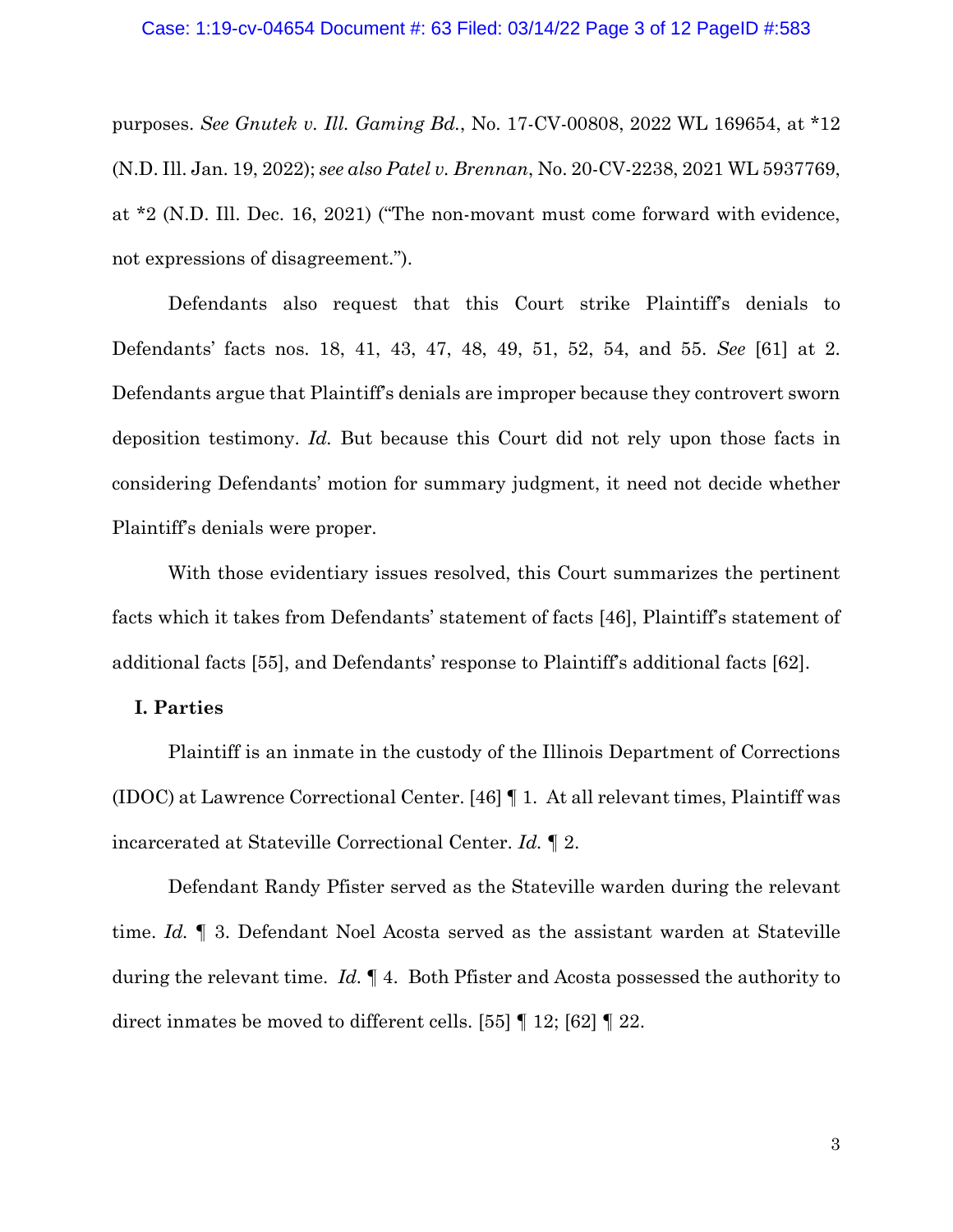# **II. Plaintiff's Medical Condition**

Prior to entering IDOC custody, a doctor diagnosed Plaintiff with borderline personality disorder and bipolar disorder; that diagnosis was confirmed after Plaintiff entered into IDOC custody. [46]  $\P\P$  10–11. Plaintiff began receiving treatment for his mental health conditions upon coming into IDOC custody. *Id.* ¶ 12. In the winter and spring of 2017, Plaintiff was taking prescribed medications and going to therapy to treat his mental health conditions. *Id.* ¶ 13.

During the relevant time, Plaintiff lived in Bravo House with a cell mate. *Id.* ¶ 14. In February 2017, Plaintiff began hearing voices in his cell. *Id.* ¶ 15. Plaintiff spoke with Pfister about hearing voices in his cell but could not recall the exact date of this conversation. *Id.* ¶ 16. Plaintiff testified that Pfister said he would see what he could do about Plaintiff's request to move to different cell. *Id.* ¶ 17. Pfister, for his part, testified that he does not recall ever speaking with Plaintiff. [46-2] at 28–29.

## **III. Crisis Watch**

On February 28, 2017, Stateville placed Plaintiff on crisis watch after he attempted to hang himself in his cell; the crisis watch entailed visual and verbal checks every fifteen minutes. [46] ¶¶ 20–22. Plaintiff remained on crisis watch until March 4, 2017. [55] ¶ 7. Plaintiff spoke with Acosta during this crisis watch. *Id.* ¶ 8; [46] ¶ 25. Plaintiff approached Acosta for help because he believed Acosta was the warden and possessed authority over the whole facility. [46]  $\parallel$  27. According to Plaintiff, Acosta told Plaintiff to "write placement" about moving to a different cell. [55] ¶ 10. Acosta does not recall having this conversation with Plaintiff. [62] ¶ 8.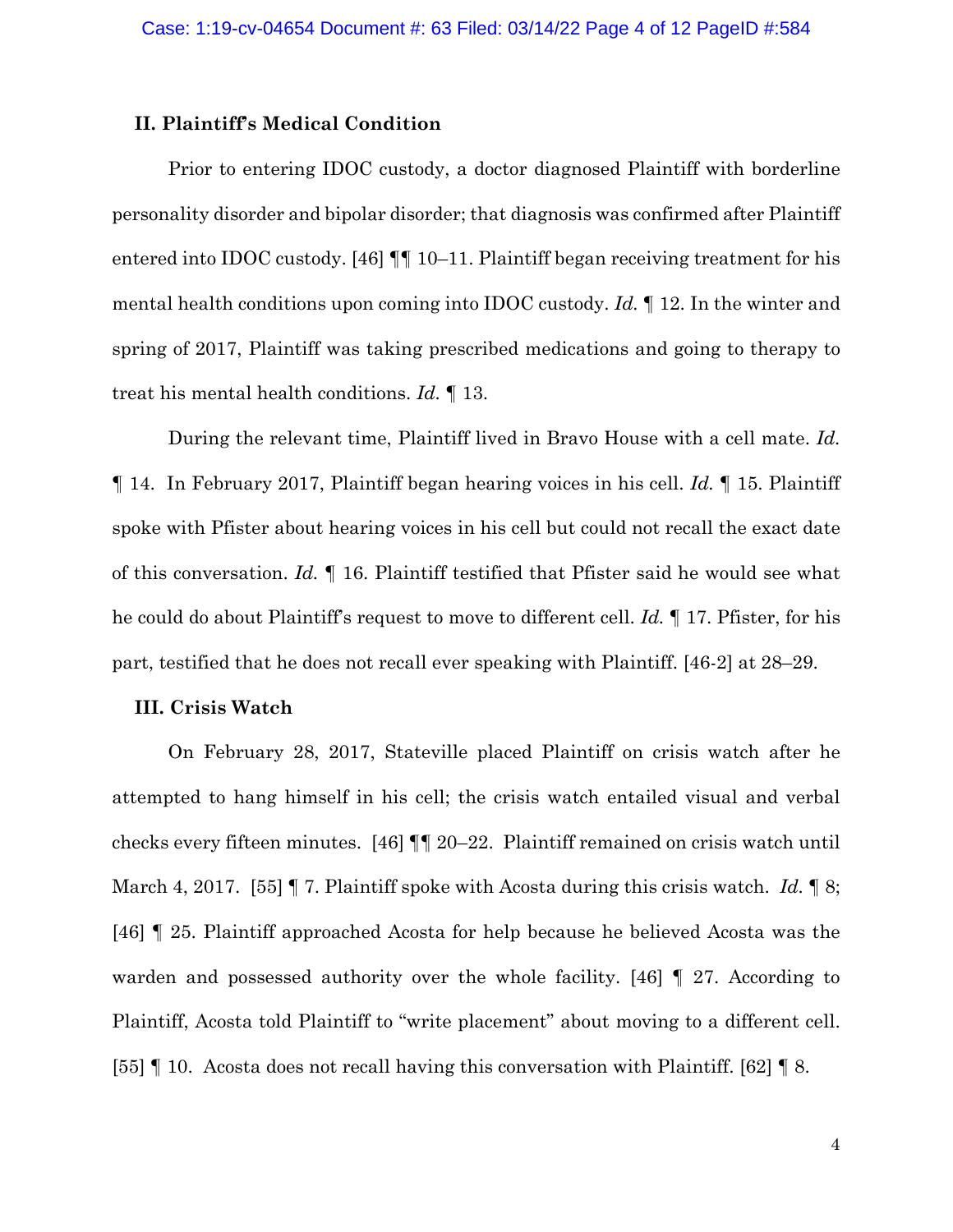#### Case: 1:19-cv-04654 Document #: 63 Filed: 03/14/22 Page 5 of 12 PageID #:585

After taking him off crisis watch, Stateville told Plaintiff he would be placed in his original cell. [46] **[** 30. Plaintiff told officials he would rather die than return to the same cell, made a second noose, and used it on March 4, 2017 to hang himself a second time—this time in the mental health unit. [55] ¶ 16. After this second suicide attempt, Stateville again returned Plaintiff to crisis watch, where he remained until March 7, 2017. [46] **[1]** 32, 35.

## **IV. The Aftermath**

Plaintiff saw a mental health professional each of the first five days after he was taken off the second crisis watch. *Id.* ¶ 38. Plaintiff remained stable for the first five days after his second crisis watch. *Id.* ¶ 39. A March 7, 2017 progress note (the day he came off crisis watch) reflects a nurse's observations that Plaintiff was experiencing no acute distress. [48] at 35. Another note from the same day states that Plaintiff reported being safe to go back to his cell house. *Id.* at 36.

Plaintiff submitted an emergency grievance on March 14, 2017. [55-3] at 2. Among other things, he states in that grievance that he hanged himself twice because he could no longer "deal with the voices" in his cell; that he experiences mental anguish from being in the same cell; and that he feels he "may snap and harm" himself or his cell mate "because of these voices." *Id.* at 2–3. The grievance form indicates that Stateville's chief administrative officer received the grievance on March 24, 2017 and wrote "MH & IA/Intel to immediately follow-up." *Id.* at 2. According to Defendant Pfister, "MH" refers to "Mental Health," and "IA" to "Internal Affairs and Intel." [46-3] at 21. Pfister's name appears on the signature line of the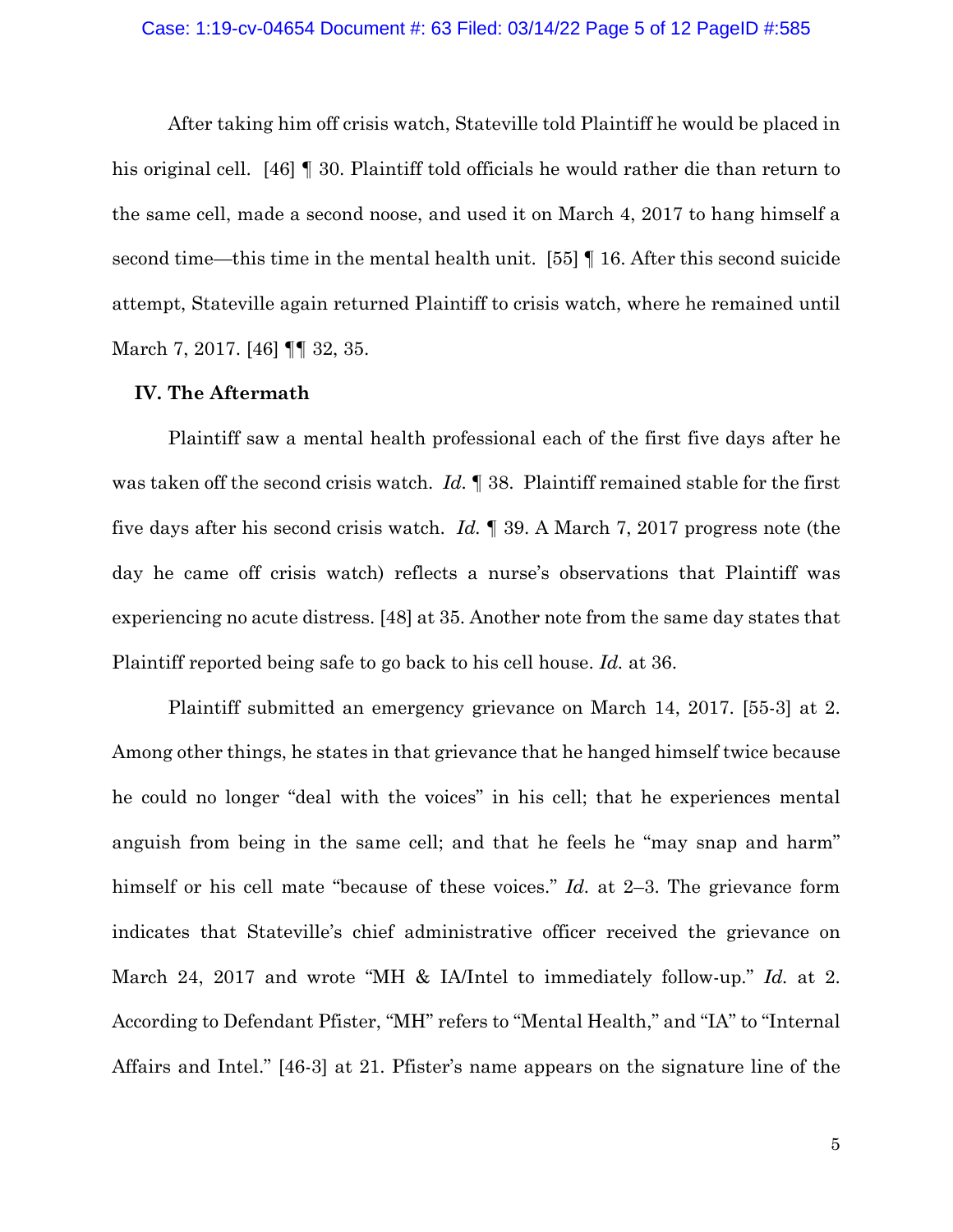grievance response form. [55-3] at 2. Pfister testified that someone signed the form for him "as a designee." [46-3] at 21, 23.

On March 17, 2017, after Plaintiff submitted his grievance but before Pfister (or his designee) responded, Plaintiff was moved to a new cell. [46] ¶ 59.

# **V. Plaintiff's Claim**

Plaintiff brings a single claim under 42 U.S.C. § 1983 for violation of his Eighth Amendment right to be free from cruel and unusual punishment. [15]. Defendants have moved for summary judgment. [45].

# **ANALYSIS**

Defendants' motion argues that the record entitles them to summary judgment because there is no evidence that they acted with subjective deliberate indifference to Plaintiff's risk of self-harm and that the doctrine of *respondeat superior* does not apply to Section 1983 claims. [47]. The first argument is dispositive of Plaintiff's claim, and thus, is the focus of this Court's ensuing analysis.

The Eighth Amendment requires prison officials to provide healthcare to incarcerated inmates who cannot obtain healthcare on their own, *Howell v. Wexford Health Sources, Inc.*, 987 F.3d 647, 653 (7th Cir. 2021), and imposes liability on prison officials who act with deliberate indifference to a substantial risk of serious harm to inmates, *Eagan v. Dempsey*, 987 F.3d 667, 693 (7th Cir. 2021). The deliberate indifference standard encompasses both objective and subjective elements: "(1) the harm that befell the prisoner must be objectively, sufficiently serious and a substantial risk to his or her health or safety, and (2) the individual defendants were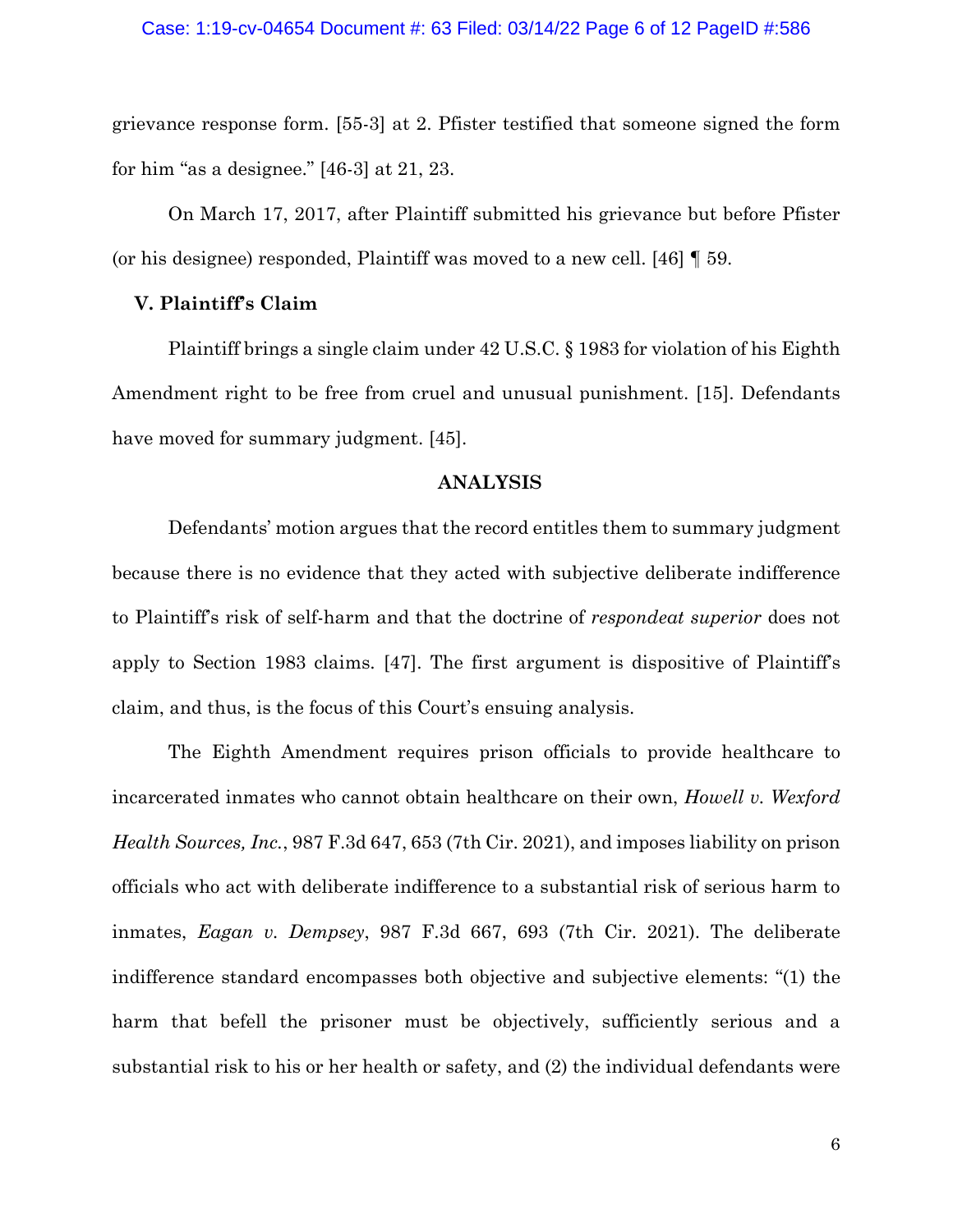## Case: 1:19-cv-04654 Document #: 63 Filed: 03/14/22 Page 7 of 12 PageID #:587

deliberately indifferent to the substantial risk to the prisoner's health and safety." *Eagan*, 987 F.3d at 693 (quoting *Collins v. Seeman*, 462 F.3d 757, 760 (7th Cir. 2006)); *see also Johnson v. Dominguez*, 5 F.4th 818, 824 (7th Cir. 2021). The parties do not dispute that Plaintiff has satisfied the objective component, so their dispute centers on the subjective element, which requires Plaintiff to prove that Defendants acted "with a 'sufficiently culpable state of mind.'" *Peterson v. Wexford Health Sources, Inc.*, 986 F.3d 746, 752 (7th Cir. 2021) (quoting *Farmer v. Brennan*, 511 U.S. 825, 834 (1994)).

Plaintiff claims that the record creates a triable issue of fact as to whether Defendants were subjectively deliberately indifferent to the risk that Plaintiff would die by suicide, or at a minimum, harm himself in the attempt. [56] at 9. In the context of suicide risks, the subjective component of an Eighth Amendment claim requires Plaintiff to present evidence that would permit a trier of fact to conclude that Defendants: (1) subjectively knew he was at substantial risk of death by suicide; and (2) intentionally disregarded the risk. *Quinn v. Wexford Health Sources, Inc.*, 8 F.4th 557, 566 (7th Cir. 2021). On the first prong (knowledge), "defendant is not liable where [he] was 'not alerted to the likelihood' of the risk of death by suicide." *Id.* (quoting *Collins v. Seeman*, 462 F.3d 757, 761 (7th Cir. 2006)). Mere knowledge that an inmate is behaving violently or "acting in a freaky manner" is insufficient to impute awareness of a substantial risk of suicide. *Est. of Novack ex rel. Turbin v. County of Wood*, 226 F.3d 525, 529 (7th Cir. 2000) (internal quotation marks omitted). On the second prong (intentional disregard), errors in judgment or mere negligence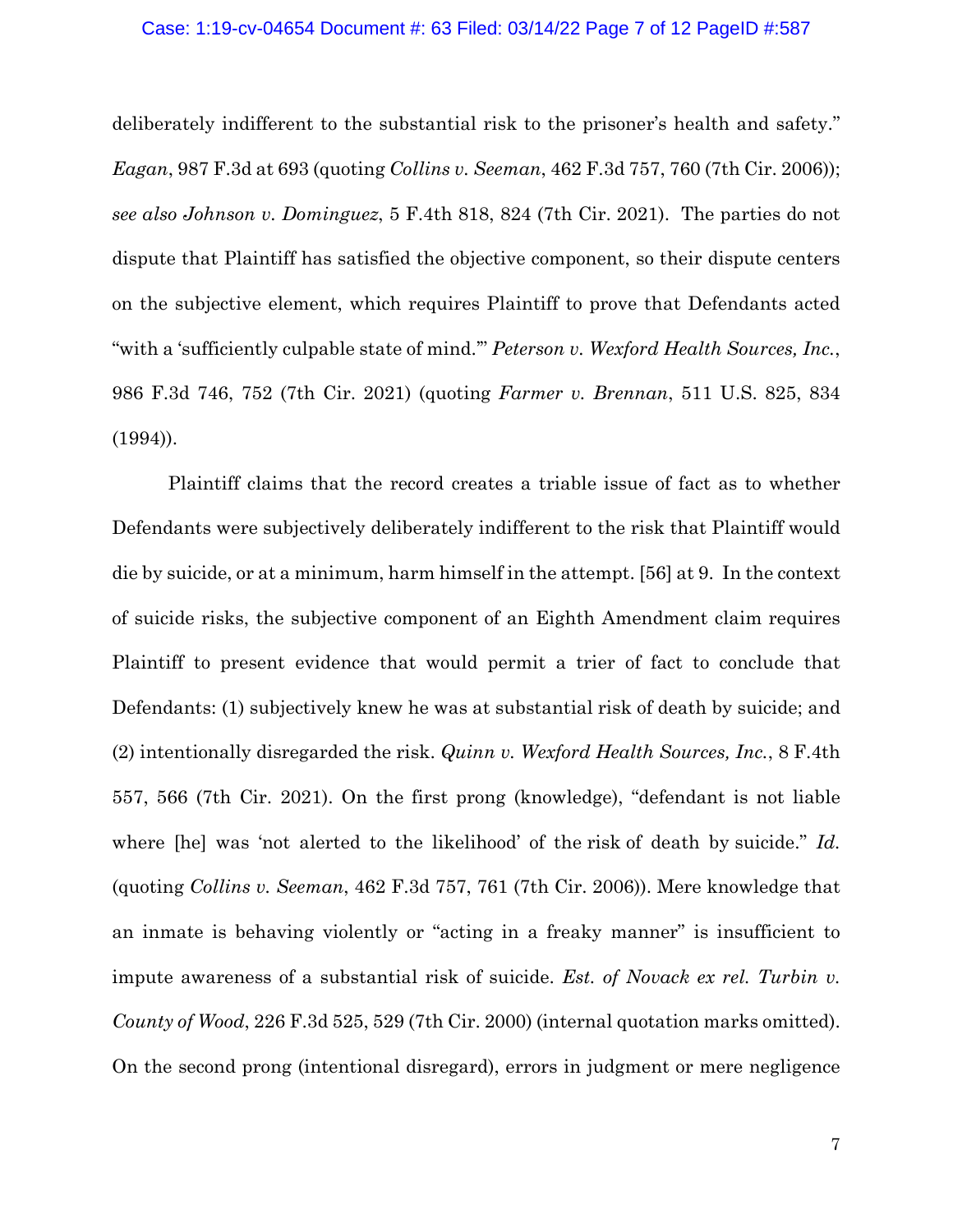#### Case: 1:19-cv-04654 Document #: 63 Filed: 03/14/22 Page 8 of 12 PageID #:588

will not suffice to overcome summary judgment. *Minix v. Canarecci*, 597 F.3d 824, 833 (7th Cir. 2010). Instead, this Court requires "something approaching a total unconcern for [the prisoner's] welfare in the face of serious risks," *Collins v. Seeman*, 462 F.3d 757, 762 (7th Cir. 2006) (alteration in original) (quoting *Duane v. Lane*, 959 F.2d 673, 677 (7th Cir. 1992)), or something "akin to criminal recklessness," *Owens v. Duncan*, 788 F. App'x 371, 374 (7th Cir. 2019).

Viewing the record in Plaintiff's favor, the evidence remains insufficient to satisfy these standards.

## **A. Acosta**

Plaintiff testified that he spoke with Acosta while being held in the health care unit. [46-1] at 32. According to Plaintiff, he explained to Acosta that he has "a mental illness and that [he was] hearing voices in [his cell] and never heard voices before until I got to that particular cell." *Id.* at 34. Acosta told Plaintiff to "write placement," and the conversation ended. *Id.* at 35.

There is no evidence that Acosta was aware of Plaintiff's mental health issues prior to his February 28, 2017 suicide attempt. During his single, limited interaction with Acosta after his first suicide attempt, Plaintiff did not say that he would harm himself again. No rational jury could find that Plaintiff's complaints about his mental illness and "hearing voices," without further indication that he was about to harm himself if placed back in his cell, made Acosta "cognizant of the significant likelihood" that Plaintiff "may imminently seek to take his own life." *Collins*, 462 F.3d at 761 (holding that the plaintiff's requests to see crisis counselor, without giving a reason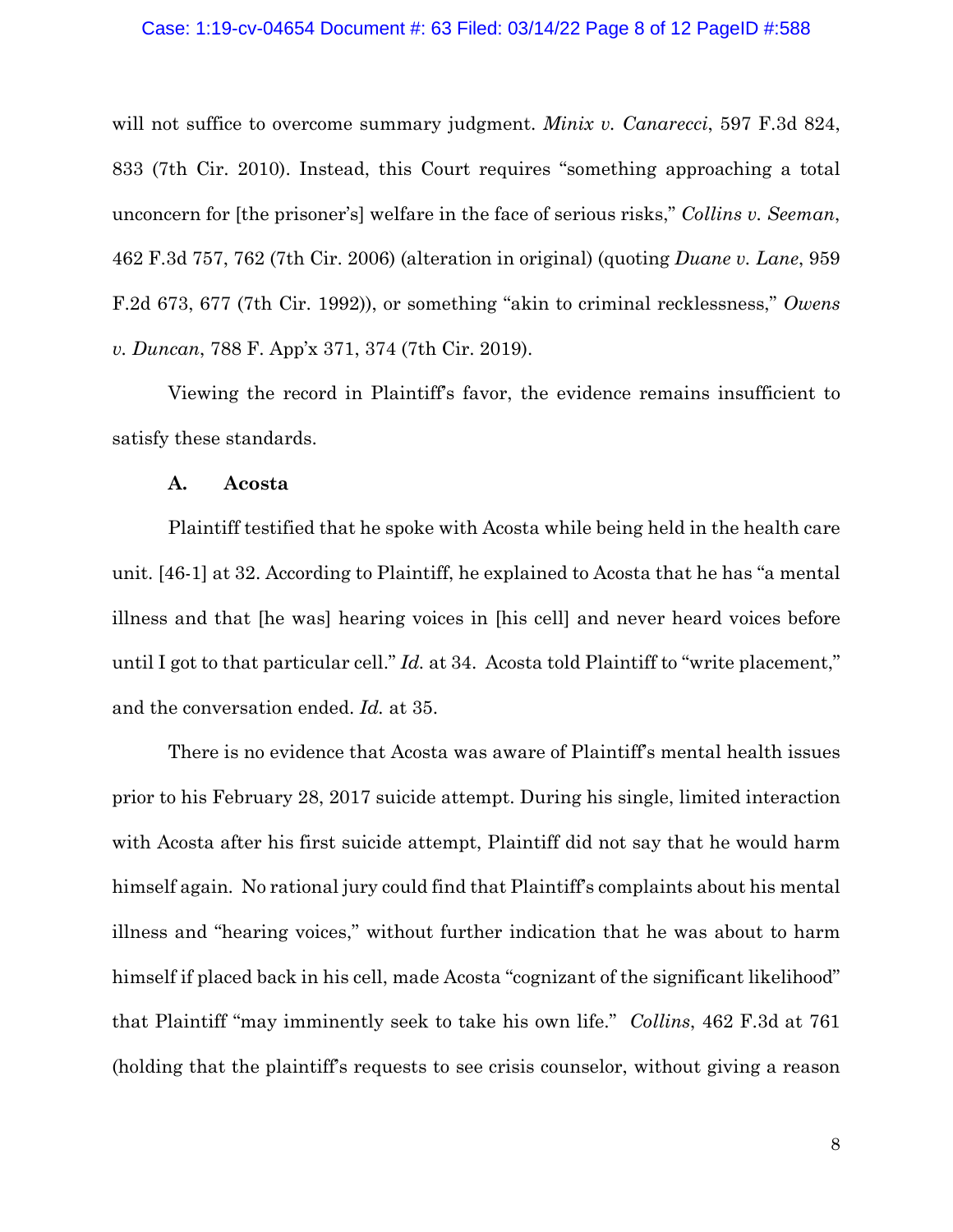## Case: 1:19-cv-04654 Document #: 63 Filed: 03/14/22 Page 9 of 12 PageID #:589

for the requests, did not by itself put a defendant on notice that the plaintiff posed a substantial and imminent risk of suicide); *see also, e.g.*, *Wright v. Funk*, 853 F. App'x 22, 24 (7th Cir. 2021) (holding that a prisoner's statements that "he was having suicidal thoughts and would like to speak with someone from the psychological services unit" did not put officials on notice that the plaintiff "would imminently attempt to harm himself").

Plaintiff argues that Acosta had knowledge that he would harm himself if returned to his cell because he was already on crisis watch for attempting suicide after hearing voices in his cell. [56] at 5–6. This argument overstates the record. Plaintiff testified only that he told Acosta about his mental illness and about hearing voices in his cell. [46-1] at 34. There is no evidence that Acosta knew that Plaintiff attempted suicide *because* of these voices, nor any evidence that would make Acosta believe that Plaintiff might self-harm again if placed back in his cell. Moreover, the fact that Plaintiff was placed "on some level of suicide watch, even the highest level, does not demonstrate a subjective awareness of a substantial risk of imminent suicide." *Collignon v. Milwaukee County*, 163 F.3d 982, 990 (7th Cir. 1998). Crisis watch is a "preventative safety measure" that ensures the safety of an inmate from himself and from others. *Id.*; *see also Kupsky v. McLaren*, 748 F. App'x 74, 76 (7th Cir. 2019) (noting the purposes of observation include ensuring the safety of the inmate or the safety of others). Without further evidence indicating that Plaintiff was displaying suicidal behavior or threatening to harm himself again, the fact that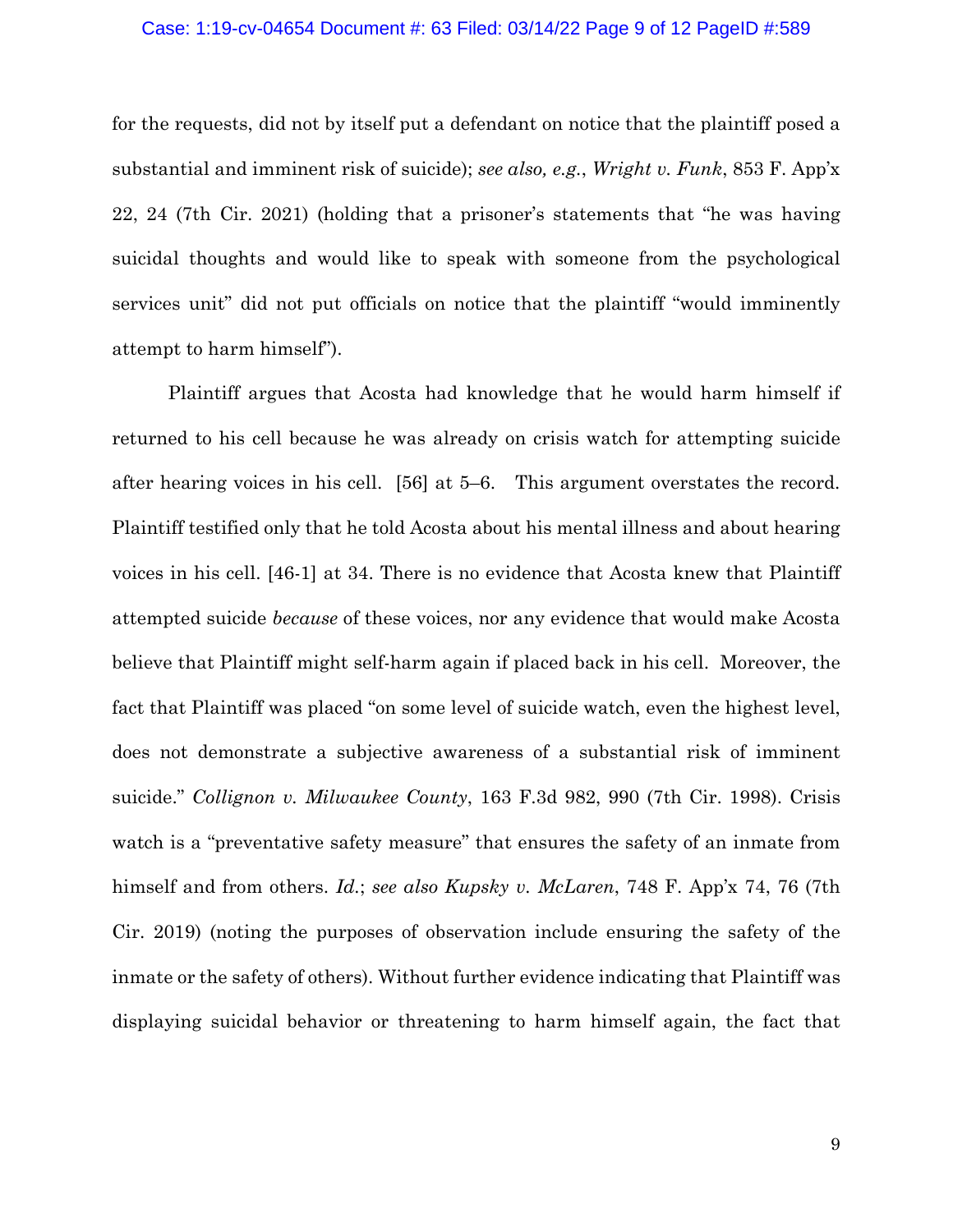## Case: 1:19-cv-04654 Document #: 63 Filed: 03/14/22 Page 10 of 12 PageID #:590

Plaintiff was on crisis watch, on its own, does not create a triable issue of fact as to Acosta's knowledge.

Because the record lacks evidence of Acosta's knowledge that Plaintiff would harm himself, this Court grants summary judgment in his favor.

## **B. Pfister**

As to Pfister, Plaintiff testified that they spoke at some unspecified time, and Plaintiff told Pfister about hearing voices in his cell. [46] ¶ 16. Like Plaintiff's conversation with Acosta about hearing voices, this encounter alone remains too vague to give rise to any inference that Pfister knew that Plaintiff was at a substantial risk of imminent self-harm.

Plaintiff also points to evidence of the March 14, 2017 emergency grievance he wrote, in which he detailed his two prior suicide attempts and warned that he might "snap and harm" himself or his cell mate due to the voices he hears inside his cell. [55-3] at 2–3. The contents of this grievance—in particular, Plaintiff's warning of further self-harm—certainly is sufficient to impute knowledge that Plaintiff was at substantial risk of self-harm. *See Sanville v. McCaughtry*, 266 F.3d 724, 737–38 (7th Cir. 2001) (noting that a plaintiff's announcement that he was suicidal might alone enough suffice to impute awareness of a substantial risk of suicide).

Pfister denies personal knowledge of the grievance: he maintains that, despite the fact that his own signature and a handwritten note appears in the response portion of the grievance form, one of his designees filled out the response and signed on his behalf. [46-3] at 21; *see* [55-3] at 2. Yet under Seventh Circuit precedent, the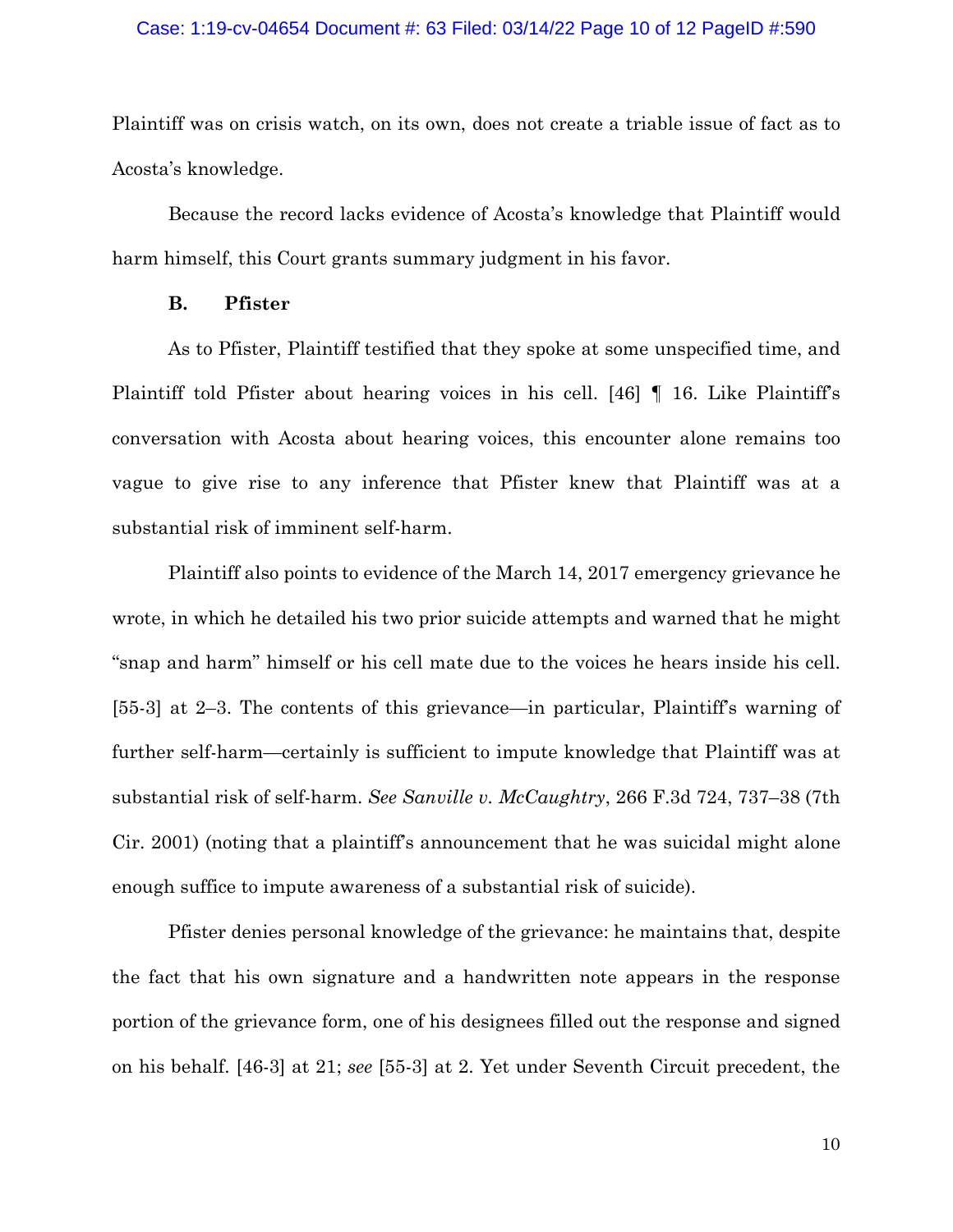## Case: 1:19-cv-04654 Document #: 63 Filed: 03/14/22 Page 11 of 12 PageID #:591

fact that Pfister responded to and signed a grievance creates a triable issue of fact as to his knowledge. *Gray v. Hardy*, 826 F.3d 1000, 1008 (7th Cir. 2016). Plaintiff therefore has cleared the initial hurdle of raising a triable issue as to Pfister's knowledge of his substantial risk of self-harm.

But it is on the second hurdle where Plaintiff's proof falls short. Even if Pfister possessed subjective awareness of a substantial risk of suicide, there is no evidence that Pfister "intentionally disregarded" that risk. *Quinn*, 8 F.4th at 566 (quotation omitted). Viewing the record in Plaintiff's favor, the response to Plaintiff's grievance indicates that once Pfister received the grievance, he expedited it on an emergency basis and referred the issue to Stateville's Mental Health, Internal Affairs and Intel Units "to immediately follow-up." [55-3] at 2; [46-3] at 21.[1](#page-10-0) Top-level administrators like Pfister are entitled to "relegate to prison staff . . . the primary responsibility for specific prison functions." *Figgs v. Dawson*, 829 F.3d 895, 903 (7th Cir. 2016). Accordingly, Pfister's immediate referral of Plaintiff's issues to the appropriate prison units precludes any inference that he intentionally disregarded Plaintiff's risk of selfharm. Based upon the totality of the evidence, a jury could not reasonably find Pfister deliberately indifferent to Plaintiff's substantial risk of self-harm. *See, e.g.*, *Thornton v. Godinez*, 720 F. App'x 762, 764 (7th Cir. 2017) (holding that a warden did not act with deliberate indifference when he classified a grievance as an emergency and

<span id="page-10-0"></span><sup>&</sup>lt;sup>1</sup> The parties introduce no evidence as to what those mental health and internal affairs units did, if anything, in response to the order "to immediately follow-up." However, the Court notes Plaintiff was moved to a new cell more than a week earlier, on March 17, 2017, rendering Pfister's order moot. [46] ¶ 59.